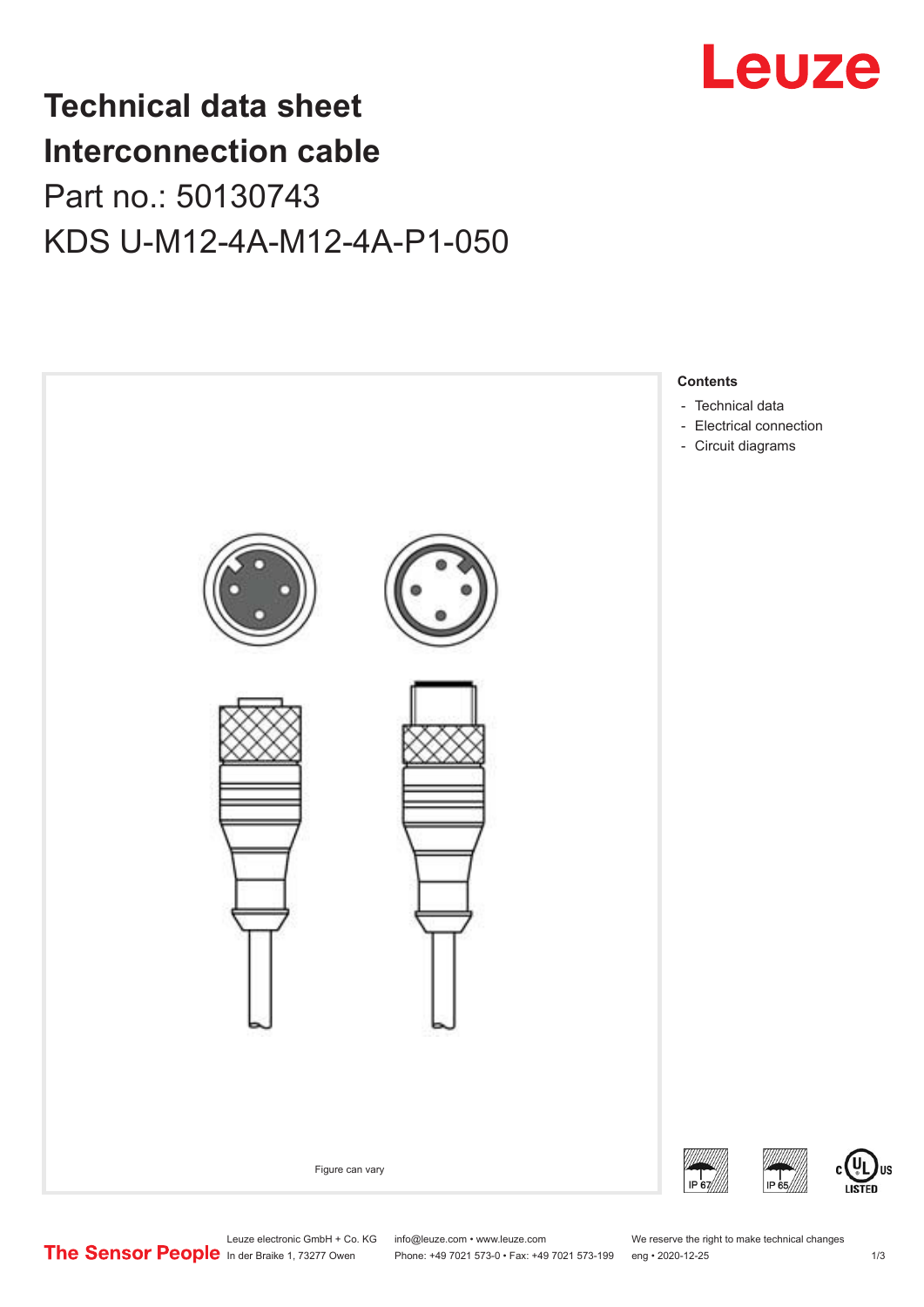### <span id="page-1-0"></span>**Technical data**

#### **Connection**

| <b>Connection 1</b>               |                                                                                                                                                                                                                                |
|-----------------------------------|--------------------------------------------------------------------------------------------------------------------------------------------------------------------------------------------------------------------------------|
| <b>Type of connection</b>         | Connector                                                                                                                                                                                                                      |
| <b>Thread size</b>                | M <sub>12</sub>                                                                                                                                                                                                                |
| <b>Type</b>                       | Female                                                                                                                                                                                                                         |
| No. of pins                       | 4-pin                                                                                                                                                                                                                          |
| <b>Encoding</b>                   | A-coded                                                                                                                                                                                                                        |
| Version                           | Axial                                                                                                                                                                                                                          |
|                                   |                                                                                                                                                                                                                                |
| <b>Connection 2</b>               |                                                                                                                                                                                                                                |
| <b>Type of connection</b>         | Connector                                                                                                                                                                                                                      |
| <b>Thread size</b>                | M <sub>12</sub>                                                                                                                                                                                                                |
| <b>Type</b>                       | Male                                                                                                                                                                                                                           |
| No. of pins                       | 4-pin                                                                                                                                                                                                                          |
| Encoding                          | A-coded                                                                                                                                                                                                                        |
| Version                           | Axial                                                                                                                                                                                                                          |
|                                   |                                                                                                                                                                                                                                |
| Cable properties                  |                                                                                                                                                                                                                                |
| <b>Number of conductors</b>       | 4 Piece(s)                                                                                                                                                                                                                     |
| Wire cross section                | $0.34 \, \text{mm}^2$                                                                                                                                                                                                          |
| <b>AWG</b>                        | 22                                                                                                                                                                                                                             |
| Sheathing color                   | <b>Black</b>                                                                                                                                                                                                                   |
| <b>Shielded</b>                   | <b>No</b>                                                                                                                                                                                                                      |
| Silicone-free                     | Yes                                                                                                                                                                                                                            |
| Cable design                      | Interconnection cable                                                                                                                                                                                                          |
| Cable diameter (external)         | 4.7 mm                                                                                                                                                                                                                         |
| Cable length                      | 5,000 mm                                                                                                                                                                                                                       |
| <b>Sheathing material</b>         | <b>PUR</b>                                                                                                                                                                                                                     |
| <b>Wire insulation</b>            | PP                                                                                                                                                                                                                             |
| <b>Traverse rate</b>              | Max, 3.3 m/s with horiz, traverse path of<br>5m and and max, acceleration of 5m/s <sup>2</sup>                                                                                                                                 |
| Suitability for drag chains       | Yes                                                                                                                                                                                                                            |
| Properties of the outer sheathing | Free of CFC, cadmium, silicone, halogen<br>and lead, matt, low-adhesion, abrasion-<br>resistant, easily machine-processable                                                                                                    |
| Resistance of the outer sheathing | Hydrolysis and microbe resistant, good<br>oil, gasoline and chemical resistance in<br>accordance with VDE 0472 part 803 test<br>B, flame retardant in accordance with UL<br>1581 VW1 / CSA FT1 / IEC 60332-1,<br>IEC 60332-2-2 |
| <b>Torsion suitability</b>        | $\pm 180^\circ$ / m (max. 2 mio. cycles with 35<br>cycles / min)                                                                                                                                                               |

### **Mechanical data**

| <b>Width across flats</b>                                       | $13 \text{ mm}$          |
|-----------------------------------------------------------------|--------------------------|
| Net weight                                                      | 174 a                    |
| <b>Bending cycles</b>                                           | 5,000,000 Piece(s)       |
| Bending radius, flexible laying, min.                           | Min. 10 x cable diameter |
| Bending radius, stationary laying, min. Min. 5 x cable diameter |                          |

**Leuze** 

#### **Environmental data**

| Ambient temperature, operation,<br>flexible use   | $-2580 °C$ |
|---------------------------------------------------|------------|
| Ambient temperature, operation,<br>stationary use | $-4080 °C$ |
|                                                   |            |

#### **Certifications**

| Degree of protection  | IP 65   |
|-----------------------|---------|
|                       | IP 67   |
| <b>Certifications</b> | c UL US |

#### **Classification**

| <b>Customs tariff number</b> | 85444290 |
|------------------------------|----------|
| eCl@ss 5.1.4                 | 27279201 |
| $eC/\omega$ ss 8.0           | 27279218 |
| eCl@ss 9.0                   | 27060311 |
| eCl@ss 10.0                  | 27060311 |
| eCl@ss 11.0                  | 27060311 |
| <b>ETIM 5.0</b>              | EC001855 |
| <b>ETIM 6.0</b>              | EC001855 |
| <b>ETIM 7.0</b>              | EC001855 |

### **Electrical connection**

### **Connection 1**

| Type of connection | Connector       |
|--------------------|-----------------|
| <b>Thread size</b> | M <sub>12</sub> |
| Type               | Female          |
| No. of pins        | $4 - pin$       |
| Encoding           | A-coded         |
| Version            | Axial           |